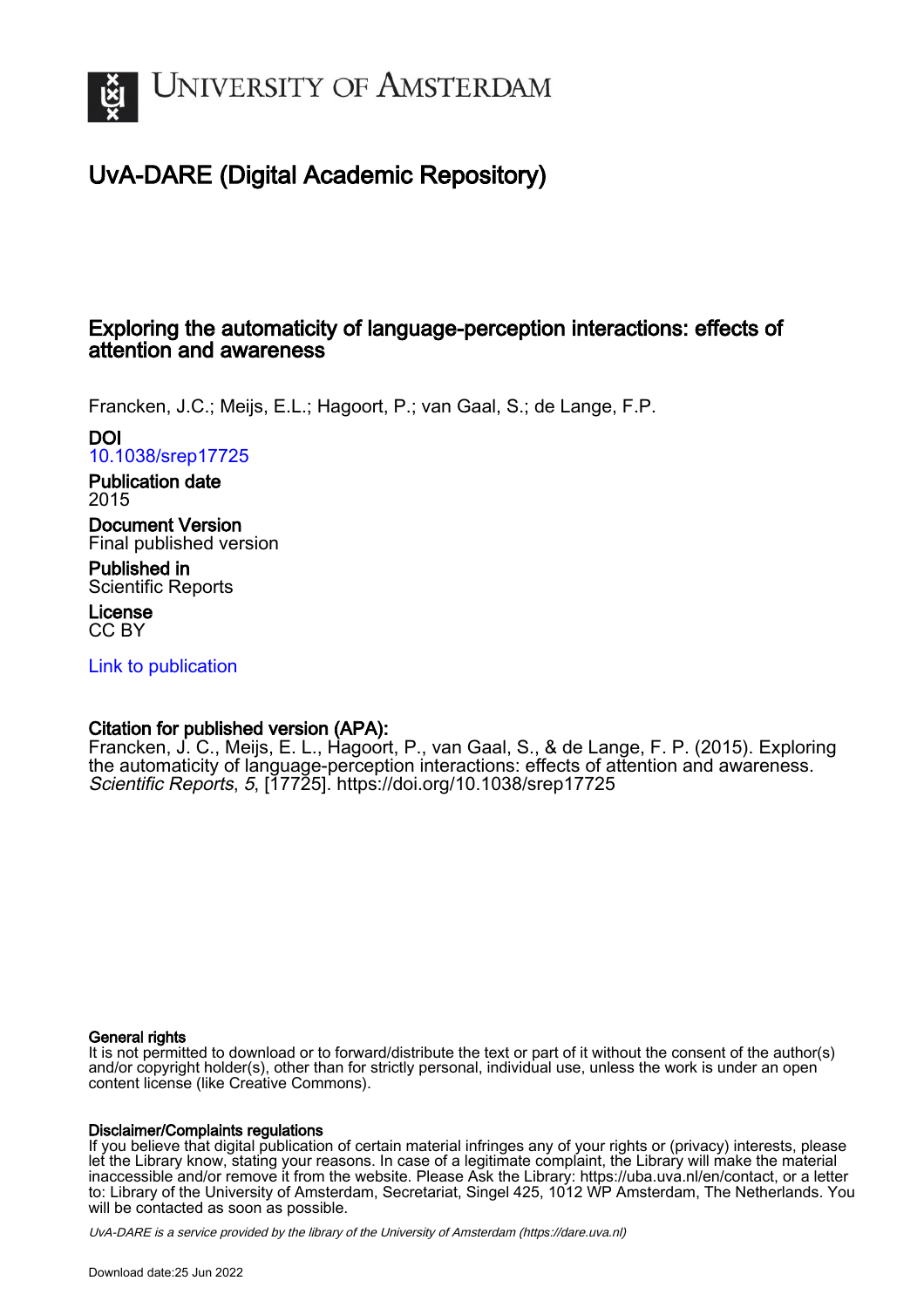# SCIENTIFIC REPERTS

Received: 22 May 2015 accepted: 03 November 2015 Published: 07 December 2015

## **OPEN** Exploring the automaticity of **language-perception interactions: Effects of attention and awareness**

Jolien C. Francken<sup>1</sup>, Erik L. Meijs<sup>1</sup>, Peter Hagoort<sup>1,2</sup>, Simon van Gaal<sup>1,3</sup> & Floris P. de Lange<sup>1</sup>

**Previous studies have shown that language can modulate visual perception, by biasing and/ or enhancing perceptual performance. However, it is still debated where in the brain visual and linguistic information are integrated, and whether the effects of language on perception are automatic and persist even in the absence of awareness of the linguistic material. Here, we aimed to explore the automaticity of language-perception interactions and the neural loci of these interactions in an fMRI study. Participants engaged in a visual motion discrimination task (upward or downward moving dots). Before each trial, a word prime was briefly presented that implied upward or downward motion (e.g., "rise", "fall"). These word primes strongly influenced behavior: congruent motion words sped up reaction times and improved performance relative to incongruent motion words. Neural congruency effects were only observed in the left middle temporal gyrus, showing higher activity for congruent compared to incongruent conditions. This suggests that higherlevel conceptual areas rather than sensory areas are the locus of language-perception interactions. When motion words were rendered unaware by means of masking, they still affected visual motion perception, suggesting that language-perception interactions may rely on automatic feed-forward integration of perceptual and semantic material in language areas of the brain.**

Visual perception arises by an interaction between bottom-up sensory information and several top-down factors, such as attention and expectations<sup>[1](#page-8-0)</sup>. Language has been suggested to be one such important top-down factor that can directly influence perception<sup>2-4</sup>. However, it is still debated where in the brain visual and linguistic information are integrated. One possibility is that linguistic information is processed in language-specific regions and then feeds back to lower-level sensory regions to modulate perceptual information processin[g2](#page-8-1),[5,](#page-8-2)[6](#page-8-3). Alternatively, language might influence perception at a later conceptual or decision stage rather than at the sensory stage<sup>7,[8](#page-8-5)</sup>.

In a previous study, we investigated the effects of motion language on visual motion detection in a combined behavioral and fMRI study<sup>8</sup>. Participants were faster and more accurate when the direction implied by a motion word was congruent with the direction of a visual motion stimulus. We observed a neural counterpart of this behavioral facilitation effect in the left middle temporal gyrus (lMTG), an area involved in lexical retrieval, including word semantics and multisensory processing and integration<sup>9</sup>. These results are in line with an interaction of language and perception at a conceptual (semantic) processing stage.

In the current study, we aimed to further explore the automaticity of language-perception interactions and the neural loci of this interaction. First, we were interested in the effects of language on visual perception when motion words are attentively processed. In our previous study, motion word primes were irrelevant and ignored. It is conceivable that attentive processing of linguistic material may be nec-essary for more robust and widespread language-perceptual interactions<sup>[10](#page-8-7)</sup>. Second, we tested whether

<sup>1</sup>Radboud University, Donders Institute for Brain, Cognition and Behavior, Nijmegen, Netherlands. <sup>2</sup>Max Planck Institute for Psycholinguistics, Nijmegen, Netherlands. <sup>3</sup>Department of Psychology, University of Amsterdam, Netherlands. Correspondence and requests for materials should be addressed to J.C.F. (email: [j.francken@donders.ru.nl\)](mailto:j.francken@donders.ru.nl)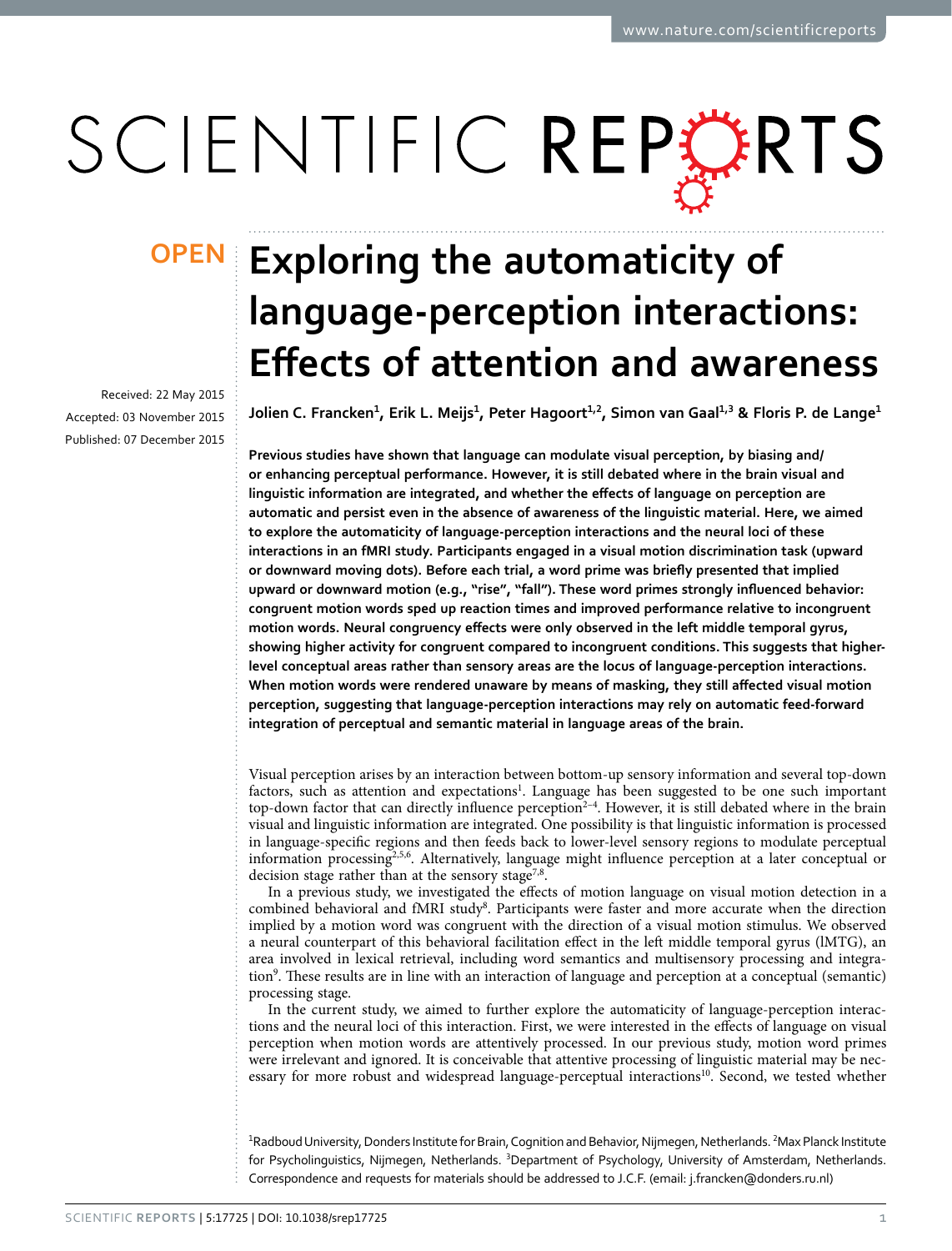

<span id="page-2-0"></span>**Figure 1. Experimental design and behavioral results.** (**a**) A congruent or incongruent motion word (upward or downward, e.g., "rise", or "fall") is displayed in advance of every motion discrimination trial. All words are preceded by a forward mask; unaware words are additionally followed by two backward masks. The visual motion stimulus is presented either in the left or right visual field and the dots move upward or downward. In 10% of the trials the motion discrimination task was followed by an additional semantic categorization task (motion or non-motion) on the words. (**b**) Mean error rates (%) in the unmasked (aware, left bars) and masked (unaware, right bars) conditions for congruent (green) word-motion pairs were faster than incongruent (red) word-motion pairs. (**c**) Mean reaction times (in ms) in the aware condition, but not the unaware condition, were lower for congruent than incongruent motion words.  $n=23$ , error bars denote SEM.  ${}^{\ast}p$  < 0.05,  ${}^{\ast}{}^{\ast}p$  < 0.01,  ${}^{\ast}{}^{\ast}{}^{\ast}p$  < 0.001, ns: not significant.

language-perception interactions are dependent on awareness of the linguistic stimuli, i.e., if language still affects perception when participants are unaware of the motion words, in terms of brain and behavior.

To this end, we asked participants to discriminate moving dot patterns (upward or downward moving dots), which were preceded by congruent or incongruent motion word primes (e.g., "rise", "fall") (see [Fig. 1a](#page-2-0)). To ensure attention on the linguistic prime stimuli, we added a concurrent semantic categorization task, to maximize processing of language stimuli and to enable the possibility for language-perception interactions (on 10% of the trials). To study the neural effects of awareness on language-perception interactions, we manipulated the awareness level of the motion words by backward masking. We previously found that linguistic primes still affect perception when they were perceptually invisible<sup>11</sup>, suggesting that language-perception interactions can occur independent of awareness. In the current fMRI study, we similarly manipulated awareness in order to directly study the neural locus of the congruency effect for aware and unaware language primes.

Finally, we were interested in the potential lateralization of language-perception interactions. Previous studies have indicated that these interactions might be larger, or exclusively present, for visual information processed in the language-dominant left hemisphere $8,12$ , although evidence is mixed $13-15$ . Therefore, we explored whether language primes had a stronger effect when visual stimuli were presented in the right hemifield (i.e., when processed by the left hemisphere).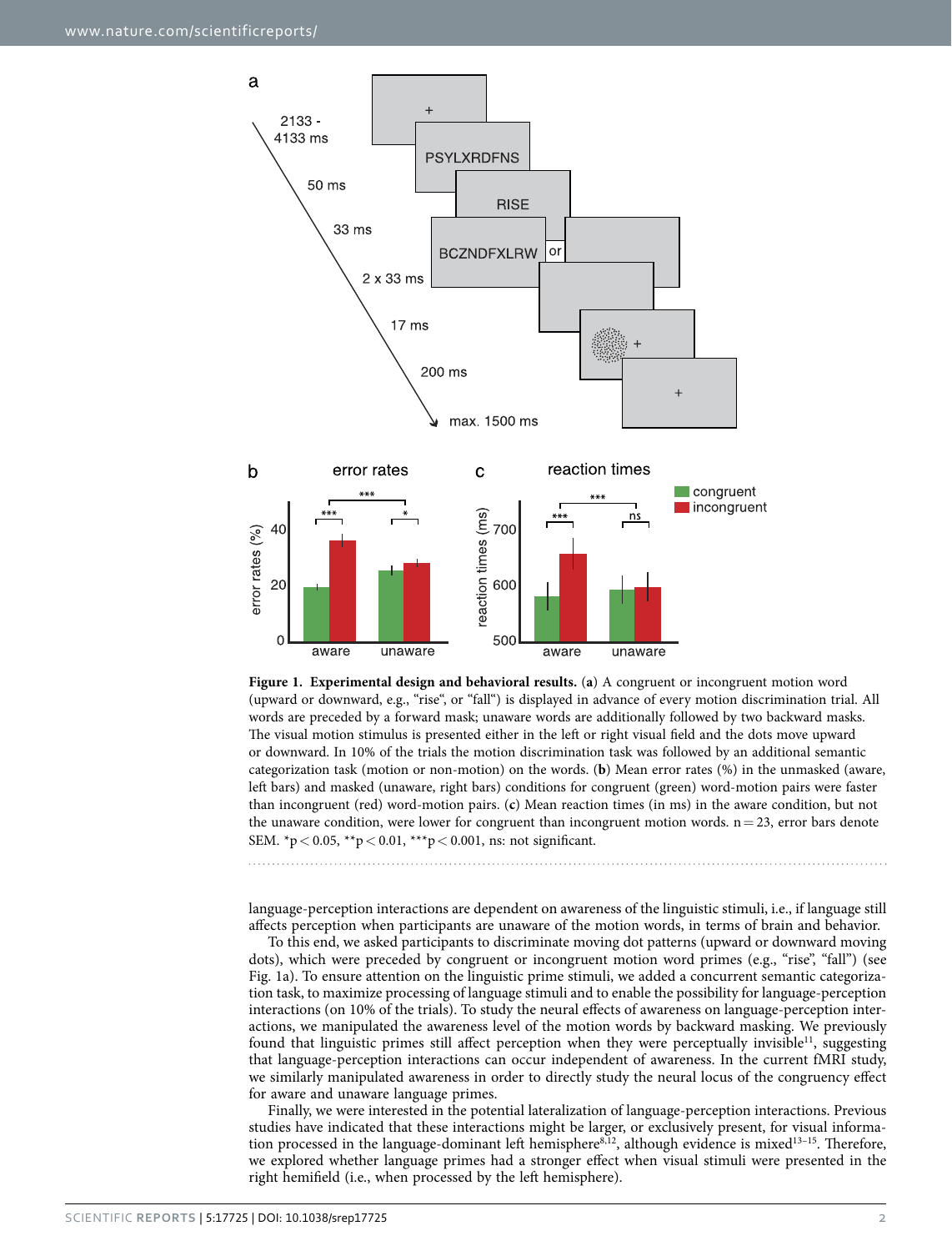### **Results**

**Behavioral results.** In the semantic categorization (catch) task, discrimination performance of the masked words was at chance-level (binominal test,  $p > 0.05$ ) for all participants. The discriminability of the words (motion vs. no motion) was markedly lower when the words were masked (unaware condition) than when they were not masked (aware condition) (difference  $t(22)=9.31$ ,  $p<0.001$ ; unaware  $d' = 0.00$ , corresponding to 49.7% correct responses,  $t(22) = 0.02$ ,  $p = 0.99$ ; aware  $d' = 2.20$ , 85.1% correct,  $t(22) = 8.75$ ,  $p < 0.001$ ). Thus, the masking procedure yielded clearly distinct aware and unaware conditions.

In the motion discrimination task, participants answered 72.1% of trials correctly ( $\pm$ 5.8%, mean $\pm$  SD) at an average motion coherence level of 48.7% (17.7%, mean  $\pm$  SD). Participants made fewer errors in discriminating the motion stimuli when they were preceded by a congruent motion word than by an incongruent motion word (main effect of congruency:  $F_{1,22} = 31.32$ ,  $p < 0.001$ ). This congruency effect was modulated by word awareness (congruency x awareness:  $F_{1,22} = 25.52$ ,  $p < 0.001$ ), indicating that the difference between congruent and incongruent conditions was larger when the words were unmasked than when they were masked. The congruency effect was clearly present when the words were unmasked (congruent: ER= 20.0%; incongruent: ER= 36.8%; ΔER= 16.8%, *F*1,22= 32.18, *p*< 0.001; see [Fig. 1b](#page-2-0)), but crucially, it was also present when the words were masked (congruent:  $ER = 26.0\%$ ; incongruent: ER = 28.8%;  $\Delta$ ER = 2.8%,  $F_{1,22}$  = 5.68,  $p$  = 0.026).

Congruency effects in reaction times showed a similar pattern. Participants responded faster to congruent compared to incongruent trials (main effect of congruency:  $F_{1,22} = 53.53$ ,  $p < 0.001$ ). The congruency effect was larger for unmasked words than for masked words (congruency x awareness:  $F_{1,22}$ = 57.91,  $p$  < 0.001) and was only significant for the unmasked trials (aware: congruent: 584ms; incongruent: 661 ms;  $\Delta RT = 77$  ms,  $F_{1,22} = 82.22$ ,  $p < 0.001$ ; unaware: congruent: 595 ms; incongruent: 601 ms;  $\Delta RT = 6$  ms,  $F_{1,22} = 0.66$ ,  $p = 0.43$ ; see [Fig. 1c](#page-2-0)).

In addition, we tested whether the congruency effect for masked and unmasked conditions was differentially modulated by the visual field in which the visual motion stimuli were presented. For both RTs and ERs, there was no interaction between congruency, awareness and visual field (both  $ps > 0.3$ ; ERs: aware: ΔER LVF: 18.4%, ΔER RVF: 16.4%; unaware: ΔER LVF: 2.9%, ΔER RVF: 1.9%; RTs: aware: ΔRT LVF: 73 ms,  $\Delta$ RT RVF: 85 ms; unaware:  $\Delta$ RT LVF: 12 ms,  $\Delta$ RT RVF:  $-1$  ms).

In sum, both masked and unmasked words affected visual motion discrimination, although the effects were stronger for unmasked words.

**fMRI results.** We next examined the neural locus of the behaviorally observed interaction between language and perception. We a priori identified two ROIs in the visual areas  $(1/r hMT+/V5)$  and one in the "language" areas (lMTG) as possible loci of this interaction (see Methods). Only in lMTG an effect of motion words on visual motion perception was observed (MNI coordinates peak voxel: [−60,−32,−2]). In this region, we observed a significant increase in activation for the congruent compared to the incongruent condition for the unmasked condition (See Fig. 2a,b,  $F_{1,22} = 8.80$ ,  $p = 0.007$ ). This congruency effect was significantly larger for the unmasked than for the masked conditions (congruency x awareness:  $F_{1,22} = 4.63$ , p = 0.043), and in the unaware condition no such effect was found (congruency:  $F_{1,22} = 0.53$ ,  $p= 0.47$ ). The size of the congruency effect for unmasked or masked conditions was not different for LVF compared to RVF stimuli (congruency x awareness x visual field:  $F_{1,22} = 1.46$ ,  $p = 0.24$ ) and there was no reliable positive correlation between congruency effects in behavior and neural congruency effects in the lMTG (RTs:  $r_s = 0.06$ ,  $p = 0.77$ ; ERs:  $r_s = 0.08$ ,  $p = 0.72$ ).

The left and right visual motion areas both showed a main effect of visual field (lhMT+/V5:  $F_{1,22} = 29.19$ ,  $p < 0.001$ ; rhMT+/V5:  $F_{1,22} = 7.55$ ,  $p = 0.012$ ; see Supplementary Figure S1 online), but in contrast to lMTG, no congruency effects were observed for either unmasked or masked conditions (lhMT+/V5: main effect of congruency:  $F_{1,22} = 0.07$ , p= 0.79; congruency x awareness:  $F_{1,22} = 0.51$ , p= 0.48; rhMT+/ V5: main effect of congruency:  $F_{1,22} = 0.11$ ,  $p = 0.75$ ; congruency x awareness:  $F_{1,22} = 0.00$ ,  $p = 1.00$ ).

In addition, we were interested in potential differences between unmasked and masked conditions. This whole-brain contrast (corrected for multiple comparisons, see Methods) revealed stronger activation in two brain areas: the left inferior frontal gyrus (lIFG, MNI coordinates: [−36,30,12], *T*<sub>22</sub> = 5.99, p < 0.001) and in the left middle temporal gyrus (lMTG, MNI coordinates: [−56,−40,8],  $T_{22} = 5.16$ , p< 0.001) that was previously identified by the language localizer (See [Fig. 2c](#page-4-0)). A post-hoc ROI analysis revealed that the lIFG was not sensitive to the congruency between the motion word and the visual motion stimulus (main effect of congruency:  $F_{1,22} = 0.05$ ,  $p = 0.83$ ; congruency x awareness:  $F_{1,22} = 0.57$ ,  $p= 0.46$ ; see Fig. 2d). Finally, in a whole-brain analysis we confirmed that the congruency effect was specific to the lMTG, since no other regions showed a congruency effect (congruent > incongruent or  $incongruent > congruent)$  under either unmasked or masked conditions.

Together, the fMRI data show that only the lMTG is sensitive to the difference between congruent and incongruent motion words in a visual motion perception task, showing a stronger response when language primes and visual motion signals correspond. These effects were only observed when motion words were consciously perceived.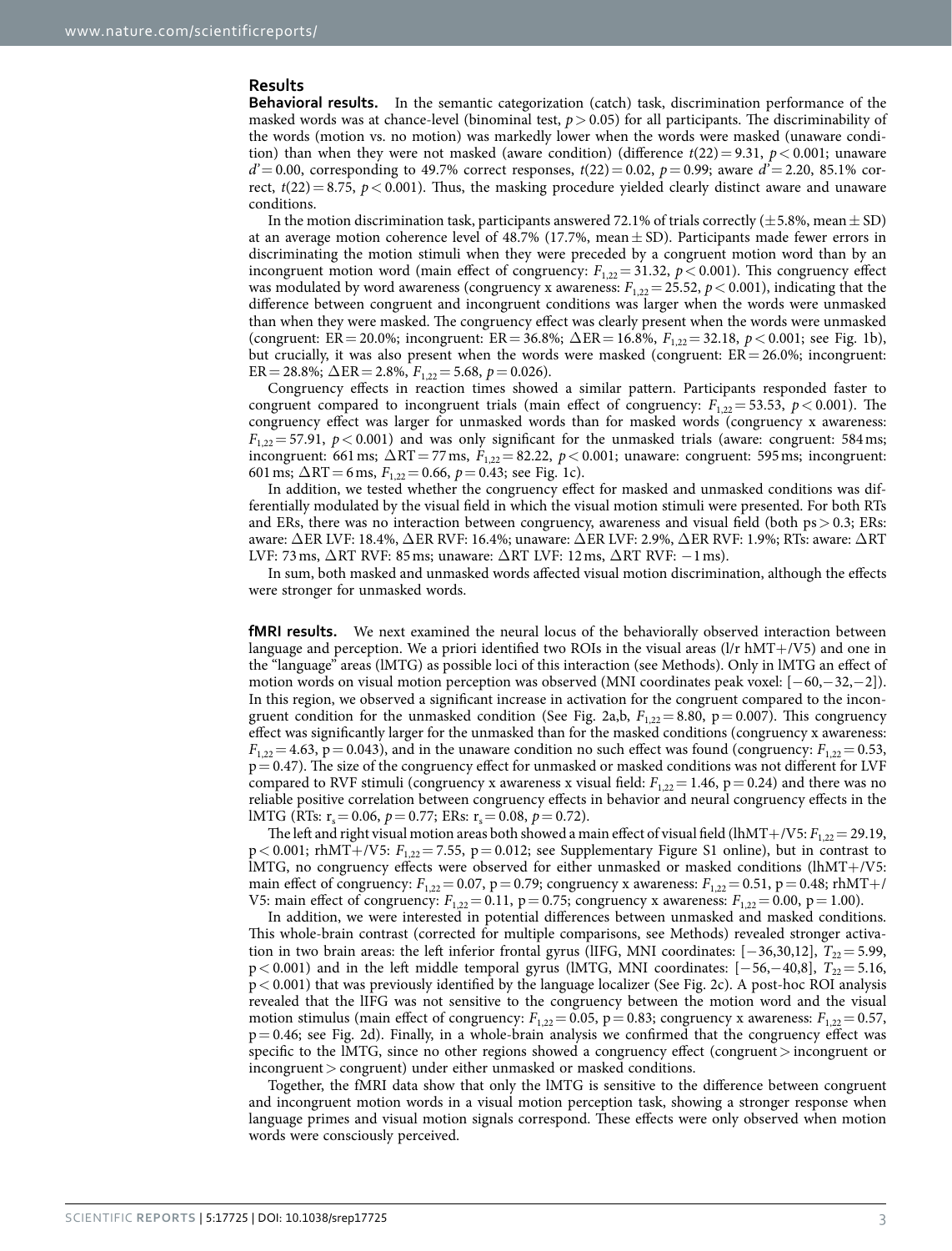

<span id="page-4-0"></span>**Figure 2. fMRI results.** (**a**) The contrast between congruent and incongruent conditions plotted on frontal, sagittal, and transversal slices of an MNI brain ( $p < 0.01$  uncorrected for illustration purposes). The only significant modulation because of congruency is localized in lMTG (n= 23). (**b**) Within the lMTG ROI (based on the independent language localizer) the percentage signal change for the congruent (green) and incongruent (red) conditions is plotted for both the aware (left) and unaware (right) conditions. Only the aware condition shows a congruency effect. (**c**) The contrast between aware and unaware conditions shows significantly more activation in the lMTG and lIFG for the aware condition ( $p < 0.01$  uncorrected for illustration purposes). (**d**) Within the lIFG region from the contrast between aware and unaware conditions, the percentage signal change for the congruent and incongruent conditions is plotted. There is no modulation of congruency for either the aware or the unaware condition.

### **Discussion**

We investigated the dependence of language-perception interactions on awareness and the neural loci of this interaction. In a visual motion discrimination task in which attention was explicitly directed to motion word primes, congruent motion words significantly sped up reaction times and improved performance relative to incongruent motion words. Despite the large behavioral effects, language-perception congruence affected only the lMTG, where neural activation was higher for congruent compared to incongruent conditions. This neural congruency effect was obliterated by masking the words, even though a small behavioral effect persisted.

In a previous study, we investigated behavioral and neural effects of motion words on visual motion detection<sup>8</sup>. When comparing those results to our current findings, we notice that the behavioral congruency effects in the current study were much stronger: in the previous study, the difference between congruent and incongruent conditions was on average 20ms (RTs) and 4% (ERs), while in the current study the difference was more than three times larger (70ms and 15%). This difference is easily explained by the fact that the current study included an additional semantic categorization task on the motion words, while in the previous study the words were task-irrelevant and therefore unattended. We next examined whether increased attention to the motion words also resulted in an interaction of language primes and visual stimuli in a wider network of brain areas, feeding back to sensory areas.

Interestingly however, the only brain region that was sensitive to the difference between congru-ent and incongruent conditions was the IMTG, replicating our previous results<sup>[8](#page-8-5)</sup>. Based on these results we conclude that motion sensitive sensory areas (i.e.,  $\text{hMT+/V5}$  and more ventral parts of the visual cortex) do not seem to be involved in the integration of linguistic and perceptual information, even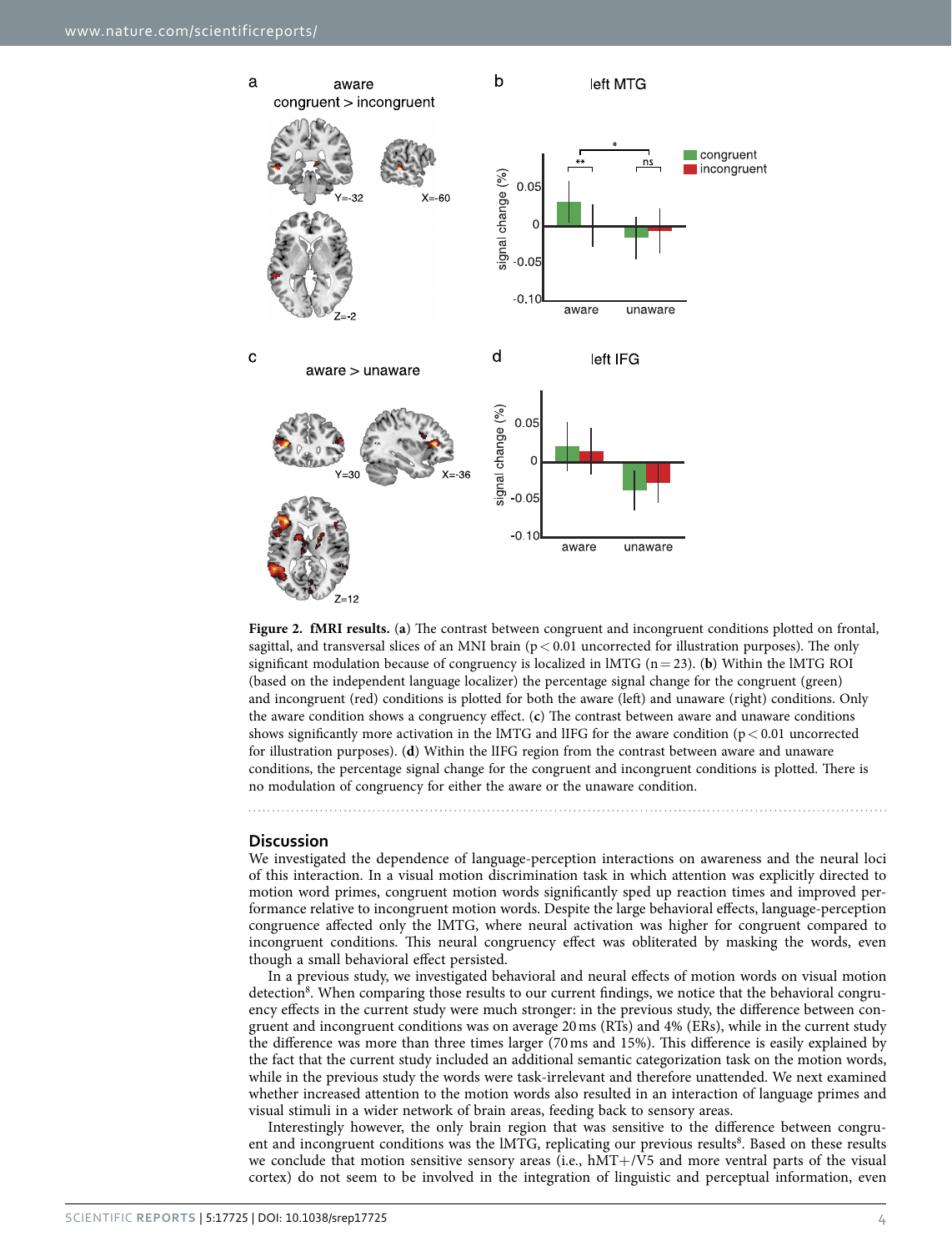when both are thoroughly processed, contrary to suggestions from previous studies. First, corresponding with top-down theories of visual perception, words could induce an expectation about the visual world, thereby automatically recruiting the relevant sensory areas<sup>1,2</sup>. According to one influential account, predictive coding, higher-order regions send predictions to lower-order regions, and these predictions are then compared to the sensory evidence. When they match, a small prediction error results and this induces a relative decrease in neural activation, whereas when there is a mismatch, a large prediction error leads to increased activation<sup>16–19</sup>. However, the hypothesis that language affects perception by producing an expectation was not supported by our data, possibly because we used non-predictive linguistic cues (i.e., an equal number of congruent and incongruent conditions). Second, effects in the visual cortex would also be expected according to studies investigating the neural effects of reading or listening to motion- or action-related language<sup>[10,](#page-8-7)20-26</sup>. Our study differs from these previous studies in one critical aspect: we included both linguistic and visual material, since we were interested in the effects of motion language on perception. As a consequence, participants had to focus on a challenging motion discrimination task, instead of on the motion words, which might have resulted in more superficial semantic processing. Alternatively, a response priming explanation, suggested by studies exploring the role of visual information in action recognition and execution (e.g.<sup>27</sup>), is also unlikely since we do not find any evidence for involvement of decision- or response conflict-related brain areas. Our findings rather provide evidence for a feed-forward model of language-perception interactions<sup>11</sup>. Within this model, motion words and motion signals are each processed in separate areas, which do not interact. Both signals activate a (common) conceptual representation (embodied in the lMTG), however, and it is here at the conceptual level that linguistic information interacts with the visual motion stimuli[28.](#page-8-14) This suggests that semantic categorization may be an integral part of perceptual decision making<sup>8[,29](#page-8-15),30</sup>.

We further asked whether language-perception interactions can also occur outside of subjects' awareness, since effects of unconscious stimuli on cognitive processing and behavior have been reported before (see for review<sup>[31,](#page-8-17)32</sup>). In line with a previous study<sup>11</sup>, we provide support for this notion by showing larger error rates for invisible motion words that were incongruent with upcoming visual stimuli, compared to congruent motion words. We did not observe robust differences in brain activity between congruent and incongruent stimuli when the motion words were unconscious.

When comparing neural activity for consciously perceived vs. unconscious motion words, there was larger activity in a left-lateralized language network comprising the lMTG and the lIFG. Within this network, lMTG is implicated in lexical retrieval, including word semantics and multisensory processing and integration<sup>9,33-37</sup> whereas the lIFG is involved in unification operations that maintain, select, and integrate multiple sources of information over time[33,](#page-8-19)[35](#page-8-20)[,36](#page-8-21). Of these two areas, larger effects of congruent relative to incongruent conditions were only observed in the lMTG, in line with previous studies<sup>33</sup>. We speculate that this is due to the fact that the congruence effect happens at the level of the conceptual representation, rather than the level of selection and maintenance of semantic material.

Finally, we were interested in the potential different effects of language on the processing of visual stimuli presented in the left visual field compared to the right visual field, since there has been mixed support for a lateralization of language-perception interactions<sup>[4](#page-8-22)[,12–15](#page-8-9)</sup>. In fact, using a highly similar design, we previously observed stronger behavioral congruency effects for stimuli presented in the RVF[8](#page-8-5) but equal congruency effects in the current study and a previous behavioral study<sup>11</sup>. A critical difference between these studies is the extent to which attention was paid to the language primes. We speculate therefore that lateralization of language-perception interactions may depend on the extent to which attention is directed to the language stimuli. Unattended stimuli may 'remain local' and thereby only affect visual processing in the same hemisphere leading to unilateral effects, whereas attended stimuli might be 'broadcasted' to other neural processors<sup>[31,](#page-8-17)38</sup>, resulting in larger and bilateral effects. Future studies are required to directly assess the potential effects of attention on language-perception interactions.

In conclusion, we have explored the neural locus and behavioral characteristics of language-perception interactions for attended motion words, under different conditions of awareness. Motion words had large behavioral effects on visual perception. A neural counterpart of this integration process was observed in the lMTG, suggesting that higher-level conceptual areas, rather than sensory areas, are the locus of language-perception interactions.

### **Methods**

**Participants.** Twenty-six healthy, right-handed participants with normal or corrected-to-normal vision (21 female, age  $22.7 \pm 2.9$  years) took part in two experimental sessions. All participants were native Dutch speakers and reported having no reading problems. The experimental protocol was approved and all participants gave written informed consent in accordance with the declaration of Helsinki and guidelines of the local ethics committee (CMO region Arnhem-Nijmegen, The Netherlands). Compensation was approx. 50 Euros or course credit.

**Stimuli.** Stimuli were generated using the Psychophysics Toolbox<sup>39</sup> within MATLAB (MathWorks, Natick, MA, US), and displayed on a rear-projection screen using an EIKI projector (60Hz refresh rate,  $1024 \times 768$  resolution) in the fMRI experiment. Stimuli were presented in white on a light-gray back-ground. The visual random-dot motion (RDM) stimuli consisted of white dots (density = [2](#page-8-1).5 dots/deg<sup>2</sup>; speed= 6.0deg/sec) plotted within a circular aperture (radius 7.5deg). On every trial, the RDM stimulus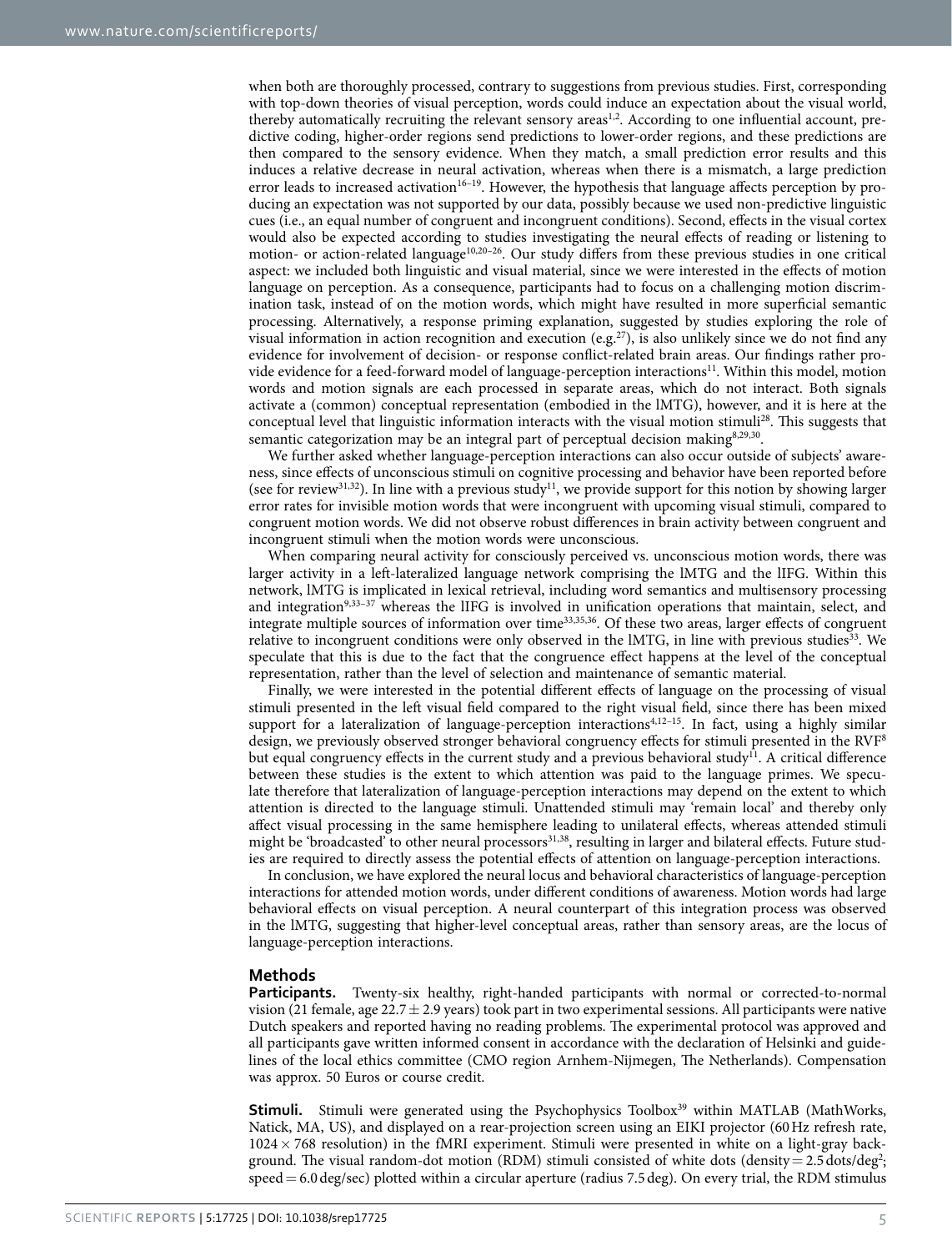was presented on either the left or right side of the screen (8.5deg horizontal eccentricity from fixation to centre of circular aperture) for 200ms. In the first frame of the RDM stimulus, a random configuration of dots was presented within the annulus. Subsequently, on every frame a certain percentage of the dots was replotted consistently in one direction (upward or downward) on the next frame (see Procedure). Dots moving outside of the annulus and other remaining dots were replotted at a random location within the annulus.

Five verbs describing each direction of motion (in Dutch, here translated to English; upward: *grow, ascend, rise, climb, go up;* downward: *sink, descend, drop, dive, go down*), and ten non-motion verbs (*bet, mourn, exchange, glow, film, rest, cost, sweat, wish, relax*) were used in the experiment. Motions words and neutral words were matched for lexical frequency (taken from the CELEX database) and word length  $(5-8$  letters)(both p  $> 0.2$ ). Masks were randomly generated combinations of ten consonant strings. Both words and masks were presented at the center of the screen, using capital letters in a mono-spaced font.

**Procedure.** Participants performed a motion discrimination task (upward vs. downward motion) on a visual RDM stimulus (see [Fig. 1a](#page-2-0)). A central fixation cross (width 0.4 degrees) was presented throughout the trial, except when a word, mask or blank screen was presented. Each trial started with a centrally presented forward mask (50ms) followed by a word (33ms), which could either be a motion word or a non-motion (neutral) word. Motion words were not predictive for the motion direction of the visual motion stimulus, i.e., after the word "rise" an upward visual motion stimulus was presented in 50% of the cases, resulting in an equal number of congruent and incongruent conditions. Presentation of the words was pseudorandom. Awareness of the word was manipulated by presenting either backward masks  $(2 \times 33 \text{ ms};$  unaware condition) or a blank screen (67ms; aware condition) after word presentation. A short inter-stimulus interval (ISI) of 17ms was always present after either of these screens. Next, a visual RDM stimulus was presented (200ms) in either the left visual field (LVF) or in the right visual field (RVF). Participants had to indicate whether the RDM contained upward or downward motion, while maintaining fixation at the central cross. The brief presentation time of the RDM stimulus served to minimize the chance of eye movements to the stimulus, as saccade latencies are in the order of  $\sim$ 200 ms<sup>[40](#page-9-2)</sup>. Participants were instructed to respond as quickly and accurately as possible by pressing a button with either the index or middle finger of the right hand (counterbalanced across participants). The inter-trial interval (ITI) was 2133–4133ms.

In 10% of the trials the motion discrimination task was followed by an additional semantic categorization task (motion or non-motion) on the words. These catch trials were included for two reasons. First, they ensured attention to the words, which enhances processing of the primes in both unmasked and masked conditions<sup>41,42</sup>. Second, catch trials were used to estimate word awareness. Participants were explicitly told that there was a fifty percent chance of either motion or non-motion words in the catch trials. Note that non-motion words were solely included to test for the visibility of the words.

The experiment consisted of two sessions on separate days within one week. In the first session participants performed a training phase outside of the scanner to familiarize them with the task. Participants first practiced the motion discrimination task in three blocks with fixed coherence levels (80%, 55%, and 30% respectively). In the next three training blocks, participants practiced the discrimination task while the words were presented and the catch task was added. The coherence level of the motion stimuli was individually adapted to performance in the previous blocks. In the second session, participants received one block of training within the scanner (motion coherence level from previous session) and the coherence level after this training block was taken as the starting point for a Bayesian adaptive staircase procedur[e43](#page-9-5). This was done to yield comparable task difficulty and performance for all participants. The threshold for discrimination was defined as the percentage of coherent motion for which the staircase procedure predicted 75% accuracy. During training (except for the final training blocks and the threshold estimation block), we provided participants with trial-by-trial feedback for both the motion task and the catch trial task by means of a green or red fixation cross for correct and incorrect responses, respectively.

The actual experiment consisted of ten blocks of 50 trials (500 trials in total). In the experiment, the coherence level was fixed within a block, but the Bayesian staircase procedure was still running over the course of the 50 trials to obtain a new threshold estimate. After each block, this estimate was used to update the coherence level to accommodate potential practice and fatigue effects over the course of the experiment. Summary feedback (percentage correct) was provided during the break after each block.

We also acquired two additional localizer tasks. In the motion localizer, we presented the same motion stimuli that we used in the main experiment (see Stimuli). The motion coherence level was fixed to 100% and the duration of a trial was 16 s. There were ten blocks of seven trials each, presented in pseudorandom order. Motion presentation occurred in two directions (upward, downward) and at three different locations of the screen (left, center, right). Each combination of motion location and motion direction was present in every block, and counterbalanced across the trials in that block. The last trial of a block was always a fixation trial in which only a fixation cross was presented. The subject's task was to press a button when the fixation cross turned from white to dark grey (two or three times during a trial, at random intervals), to help them fixate at the center of the screen. The central motion stimulus had an aperture radius of 9 degrees and a central aperture of 1 degree in which the fixation cross was displayed.

In the language localizer, we presented the same word lists that we used in the main experiment (see Stimuli), plus additional words from the training set, resulting in 10 different words per category. Subjects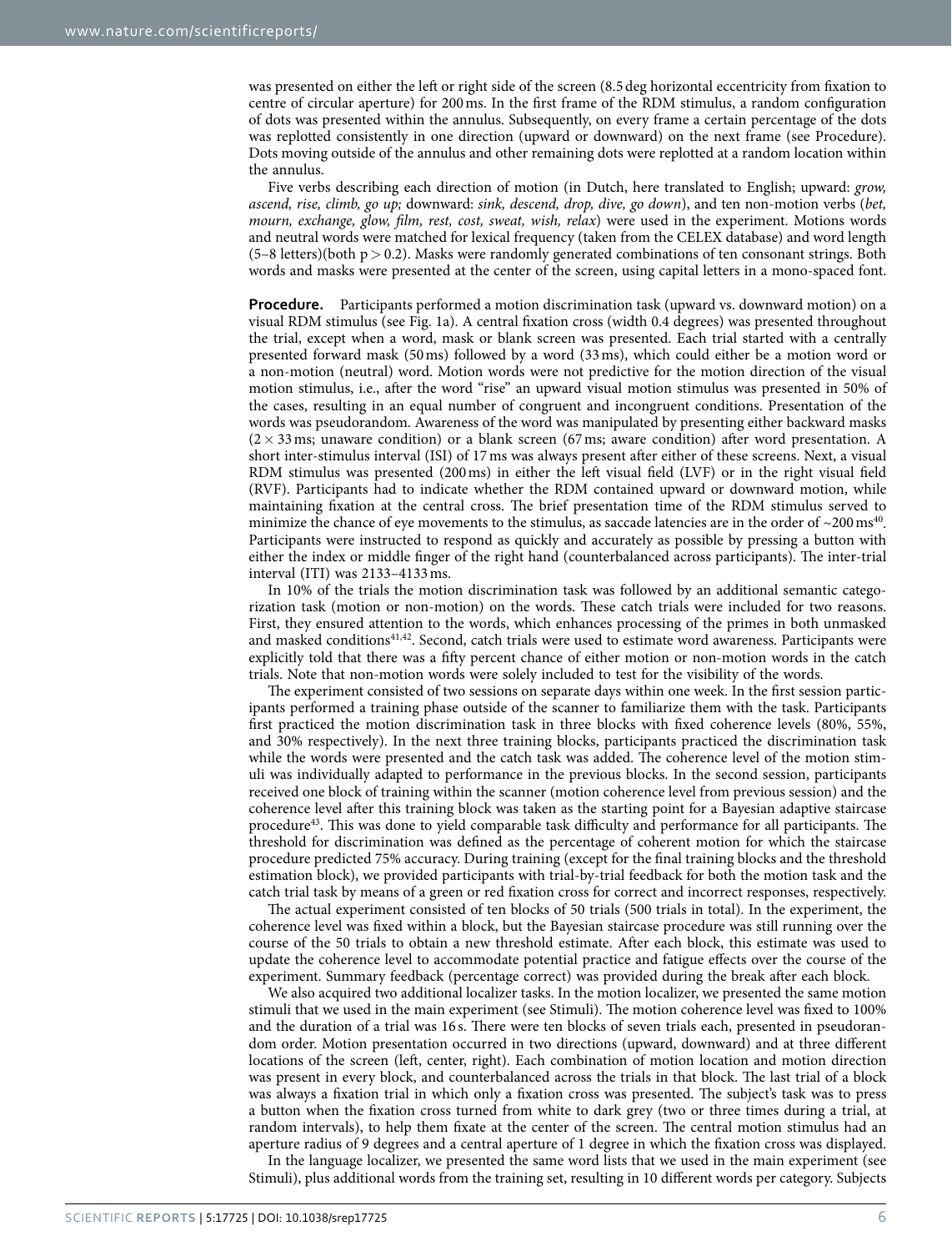were presented with eighteen blocks (14 for the first participant) of five trials. Each trial consisted of 300ms presentations of 25 words alternating with 300ms fixation (15 s per trial, central presentation). Within a trial, all words were from the same category (upward, downward, non-motion, random letter strings (6–8 consonants) and a fixation condition). The order of trials within a block was pseudorandom, with the exception of the fixation trial, which was always the last trial of a block. Participants were instructed to monitor occasional word repetitions (1-back task, occurring 1–4 times per trial) to make sure that they would attentively read the words. Words were presented in the center of the screen. For both localizer tasks, the inter-trial interval was 1 s.

Three participants were excluded from the analyses for reasons outlined below. Performance of one participant on the motion discrimination task was at chance level, one participant had excessive head movement during scanning  $(55 \text{mm})$  and one participant showed a deviant pattern of language lateralization (right-hemisphere dominance). All analyses were performed on the remaining 23 participants.

**Behavioral analysis.** We calculated congruency effects for reaction times (RT) on correct trials and error rates (ER). On congruent trials, the motion described by the word matched the direction of visual motion, e.g. "rise" was followed by a stimulus with upward moving dots. On incongruent trials, the motion described by the word and the direction of visual motion did not match. Missed trials and trials with RTs that were >3 SD than the individual subject mean RT were excluded from the analyses (in total 2.4%). Each of two behavioral measures was subjected to a repeated measures analysis of variance, including factors *Congruency* (congruent, incongruent), *Awareness* (aware, unaware) and *Visual Field* (LVF, RVF).

To assess the awareness of the words, we calculated accuracy and *d'* in the catch trials. *d'* is an unbiased measure of the discriminability sensitivity of the observer<sup>44</sup>. We used the accuracy in binomial tests to determine for every participant whether performance was above chance (50% correct). *d'* for the unmasked and masked conditions were subsequently compared to each other using paired t-tests and then compared with zero using one-sample t-tests.

**fMRI acquisition.** Images were acquired on a 3.0 Tesla Skyra MRI system (Siemens, Erlangen, Germany).  $T^*$ -weighted gradient-echo echo-planar images (repetition time: 2000 ms, echo time 30 ms, 29 ascending slices, distance factor 20%, voxel size,  $2 \times 2 \times 2$  mm, flip angle 80 degrees, field of view 59mm) were acquired using a 32-channel head coil. We chose to focus on the visual, middle/superior temporal and middle/frontal areas and we did not include the parietal, inferior temporal and motor cortices, guided by the results from our previous study<sup>8</sup> and our hypotheses. The reason that we could not include the whole brain was a trade-off between voxel size, TR, and the number of slices, since we planned to do MVPA analyses on our fMRI data, which benefits from smaller voxel size. However, because decoding of motion direction on the basis of the activity patterns obtained during the motion localizer data was unreliable, we did not perform any further MVPA analyses. A high-resolution anatomical image was collected using a *T*1-weighted magnetization prepared rapid gradient-echo sequence (repetition time: 2300 ms, echo time 3.03 ms, voxel size  $1 \times 1 \times 1$  mm).

**fMRI data analysis.** Analysis was performed using SPM8 [\(http://www.fil.ion.ucl.ac.uk/spm,](http://www.fil.ion.ucl.ac.uk/spm) Wellcome Trust Centre for Neuroimaging, London, UK). The first four volumes of each run were discarded to allow for scanner equilibration. Preprocessing consisted of realignment through rigid-body registration to correct for head motion, slice timing correction to the onset of the first slice, coregistration of the functional and anatomical images, and normalization to a standard  $T_1$  template centered in MNI space by using linear and nonlinear parameters and resampling at an isotropic voxel size of 2mm. Normalized images were smoothed with a Gaussian kernel with a full-width at half-maximum of 8mm. A high-pass filter (cutoff, 128 s) was applied to remove low-frequency signals, such as scanner drift. The ensuing preprocessed fMRI time series were analyzed on a subject-by-subject basis using an event-related approach in the context of the general linear model.

Regressors for the first-level analysis were obtained by convolving the unit impulse time series for each condition with the canonical hemodynamic response function. We modeled the 24 different conditions of the experiment [motion type (2)  $\times$  word type (3)  $\times$  visual field (2)  $\times$  awareness (2)] separately for each of the two sessions. We did not compare the effects of non-motion words with motion words because the former were less frequent and occurred more often in catch trials. Catch trials and resting periods were each modeled as a regressor of no interest, as were head motion parameters<sup>[45](#page-9-7)</sup>. For the localizers, we used the same procedure. Both localizers used a block design. The motion localizer had seven conditions and block duration of 16 s. The language localizer had five conditions and block duration of 15 s.

**Statistical analysis.** We used *a priori* functional information on the basis of the results from the localizers to constrain our search space<sup>46</sup>. In particular, we isolated the regions that were involved in semantic language processing (language localizer) and visual motion processing (motion localizer). These corresponded to the left middle temporal gyrus (lMTG, language localizer) and bilateral hMT+/V5 (motion localizer).

Specifically, we obtained the anatomical location of the lMTG by contrasting the three word conditions (up, down, neutral words) with the random consonant letter strings condition (MNI coordinates: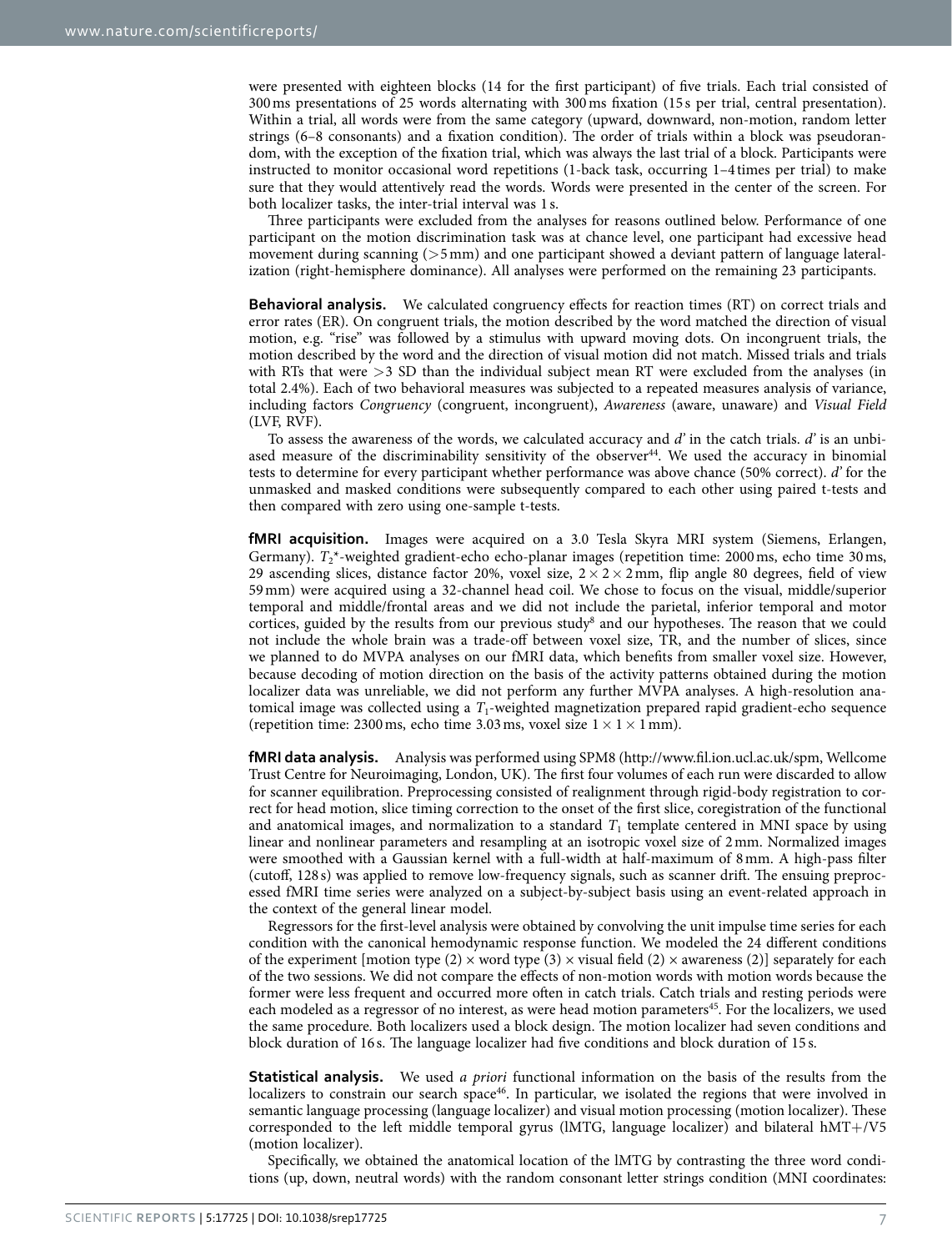[−60,−26,2], voxel threshold of *p*< 0.001 uncorrected at the whole brain level). Likewise we obtained the search volume of the right hMT+/V5 ROI by contrasting visual motion stimulation in the LVF > RVF (MNI coordinates: [46, $-72,0$ ]) and combining this with a right hMT+/V5 anatomical template (Anatomy Toolbox SPM8), and we used the same procedure to obtain the left hMT+/V5 ROI (with the reverse contrast; MNI coordinates: [−42,−86,8]). We computed the mean activity over the voxels in each ROI for the different conditions and performed a repeated measures analysis of variance, including factors *Congruency* (congruent, incongruent), *Awareness* (aware, unaware) and *Visual Field* (LVF, RVF). Additional whole-brain statistical inference was performed using a cluster-level statistical test to assess clusters of significant activation<sup>47</sup>. We used a corrected cluster threshold of  $p < 0.05$ , on the basis of an auxiliary voxel threshold of *p*< 0.001 at the whole-brain level.

### **References**

- <span id="page-8-0"></span>1. Summerfield, C. & de Lange, F. P. Expectation in perceptual decision making: neural and computational mechanisms. *Nat Rev Neurosci.* **15,** 745–756 (2014).
- <span id="page-8-1"></span>2. Lupyan, G. Linguistically modulated perception and cognition: the label-feedback hypothesis. *Front Psychol.* **3,** 54 (2012).
- 3. Winawer, J. *et al.* Russian blues reveal effects of language on color discrimination. *P Natl Acad Sci USA* **104,** 7780–7785 (2007). 4. Regier, T. & Kay, P. Language, thought, and color: Whorf was half right. *Trends Cogn Sci.* **13,** 439–446 (2009).
- <span id="page-8-22"></span><span id="page-8-2"></span>5. Meteyard, L., Bahrami, B. & Vigliocco, G. Motion detection and motion verbs: language affects low-level visual perception. *Psychol Sci.* **18,** 1007–1013 (2007).
- <span id="page-8-3"></span>6. Hirschfeld, G., Zwitserlood, P. & Dobel, C. Effects of language comprehension on visual processing – MEG dissociates early perceptual and late N400 effects. *Brain Lang* **116,** 91–96 (2011).
- <span id="page-8-5"></span><span id="page-8-4"></span>7. Klemfuss, N., Prinzmetal, W. & Ivry, R. B. How does language change perception: a cautionary note. *Front Psychol.* **3,** 78 (2012). 8. Francken, J. C., Kok, P., Hagoort, P. & de Lange, F. P. The behavioral and neural effects of language on motion perception. *J*
- *Cognitive Neurosci.* **27,** 175–184 (2015).
- <span id="page-8-6"></span>9. Menenti, L., Gierhan, S. M. E., Segaert, K. & Hagoort, P. Shared language: overlap and segregation of the neuronal infrastructure for speaking and listening revealed by functional MRI. *Psychol Sci.* **22,** 1173–1182 (2011).
- <span id="page-8-7"></span>10. Saygin, A. P., McCullough, S., Alac, M. & Emmorey, K. Modulation of BOLD response in motion-sensitive lateral temporal cortex by real and fictive motion sentences. *J Cognitive Neurosci.* **22,** 2480–2490 (2010).
- <span id="page-8-8"></span>11. Francken, J. C. *et al.* Manipulating word awareness dissociates feed-forward from feedback models of language-perception interactions. *Neuro Consc.* **1,** niv003 (2015).
- <span id="page-8-9"></span>12. Gilbert, A. L., Regier, T., Kay, P. & Ivry, R. B. Whorf hypothesis is supported in the right visual field but not the left. *P Natl Acad Sci USA* **103,** 489–494 (2006).
- <span id="page-8-10"></span>13. Witzel, C. & Gegenfurtner, K. R. Is there a lateralized category effect for color? *J Vis.* **11,** 16 (2011).
- 14. Brown, A. M., Lindsey, D. T. & Guckes, K. M. Color names, color categories, and color-cued visual search: sometimes, color perception is not categorical. *J Vis.* **11** (2011).
- <span id="page-8-11"></span>15. Holmes, K. J. & Wolff, P. Does Categorical Perception in the Left Hemisphere Depend on Language? *J Exp Psychol Gen* (2012). 16. Friston, K. J. A theory of cortical responses. *Philos T R Soc Lond* **360,** 815–836 (2005).
- 17. Summerfield, C., Trittschuh, E. H., Monti, J. M., Mesulam, M. M. & Egner, T. Neural repetition suppression reflects fulfilled perceptual expectations. *Nat Neurosci.* **11,** 1004–1006 (2008).
- 18. Friston, K. J. The free-energy principle: a unified brain theory? *Nat Rev Neurosci.* **11,** 127–138 (2010).
- 19. Clark, A. Whatever next? Predictive brains, situated agents, and the future of cognitive science. *Behav Brain Sci.* **36,** 181–204 (2013).
- <span id="page-8-12"></span>20. Revill, K. P., Aslin, R. N., Tanenhaus, M. K. & Bavelier, D. Neural correlates of partial lexical activation. *P Natl Acad Sci USA* **105,** 13111–13115 (2008).
- 21. Rueschemeyer, S. A., Glenberg, A. M., Kaschak, M. P., Mueller, K. & Friederici, A. D. Top-down and bottom-up contributions to understanding sentences describing objects in motion. *Front Psychol.* **1,** 183 (2010).
- 22. Bedny, M., Caramazza, A., Grossman, E., Pascual-Leone, A. & Saxe, R. Concepts are more than percepts: the case of action verbs. *J Neurosci.* **28,** 11347–11353 (2008).
- 23. Deen, B. & McCarthy, G. Reading about the actions of others: biological motion imagery and action congruency influence brain activity. *Neuropsychologia* **48,** 1607–1615 (2010).
- 24. Dravida, S., Saxe, R. & Bedny, M. People can understand descriptions of motion without activating visual motion brain regions. *Front Psychol.* **4** (2013).
- 25. Wallentin, M., Lund, T. E., Ostergaard, S., Ostergaard, L. & Roepstorff, A. Motion verb sentences activate left posterior middle temporal cortex despite static context. *Neuroreport* **16,** 649–652 (2005).
- 26. Wallentin, M. *et al.* BOLD response to motion verbs in left posterior middle temporal gyrus during story comprehension. *Brain Lang* **119,** 221–225 (2011).
- <span id="page-8-13"></span>27. Gallese, V., Fadiga, L., Fogassi, L. & Rizzolatti, G. Action recognition in the premotor cortex. *Brain* **119** (Pt 2), 593–609 (1996).
- <span id="page-8-14"></span>28. Noel, J. P., Wallace, M. & Blake, R. Cognitive Neuroscience: Integration of Sight and Sound outside of Awareness? *Curr Biol.* **25,** R157–159 (2015).
- <span id="page-8-15"></span>29. Tan, L. H. *et al.* Language affects patterns of brain activation associated with perceptual decision. *P Natl Acad Sci USA* **105,** 4004–4009 (2008).
- <span id="page-8-16"></span>30. Ting Siok, W. *et al.* Language regions of brain are operative in color perception. *P Natl Acad Sci USA* **106,** 8140–8145 (2009).
- <span id="page-8-17"></span>31. Dehaene, S. & Naccache, L. Towards a cognitive neuroscience of consciousness: basic evidence and a workspace framework. *Cognition* **79,** 1–37 (2001).
- <span id="page-8-18"></span>32. Kouider, S. & Dehaene, S. Levels of processing during non-conscious perception: a critical review of visual masking. *Philos T R Soc Lond* **362,** 857–875 (2007).
- <span id="page-8-19"></span>33. Hagoort, P., Baggio, G. & Willems, R. M. In *The Cognitive Neurosciences*. 819–836 (MIT Press, 2009).
- 34. Noppeney, U., Josephs, O., Hocking, J., Price, C. J. & Friston, K. J. The effect of prior visual information on recognition of speech and sounds. *Cereb Cortex* **18,** 598–609 (2008).
- <span id="page-8-20"></span>35. Snijders, T. M. *et al.* Retrieval and unification of syntactic structure in sentence comprehension: an FMRI study using wordcategory ambiguity. *Cereb Cortex* **19,** 1493–1503 (2009).
- <span id="page-8-21"></span>36. Snijders, T. M., Petersson, K. M. & Hagoort, P. Effective connectivity of cortical and subcortical regions during unification of sentence structure. *NeuroImage* **52,** 1633–1644 (2010).
- 37. Beauchamp, M. S., Lee, K. E., Argall, B. D. & Martin, A. Integration of auditory and visual information about objects in superior temporal sulcus. *Neuron* **41,** 809–823 (2004).